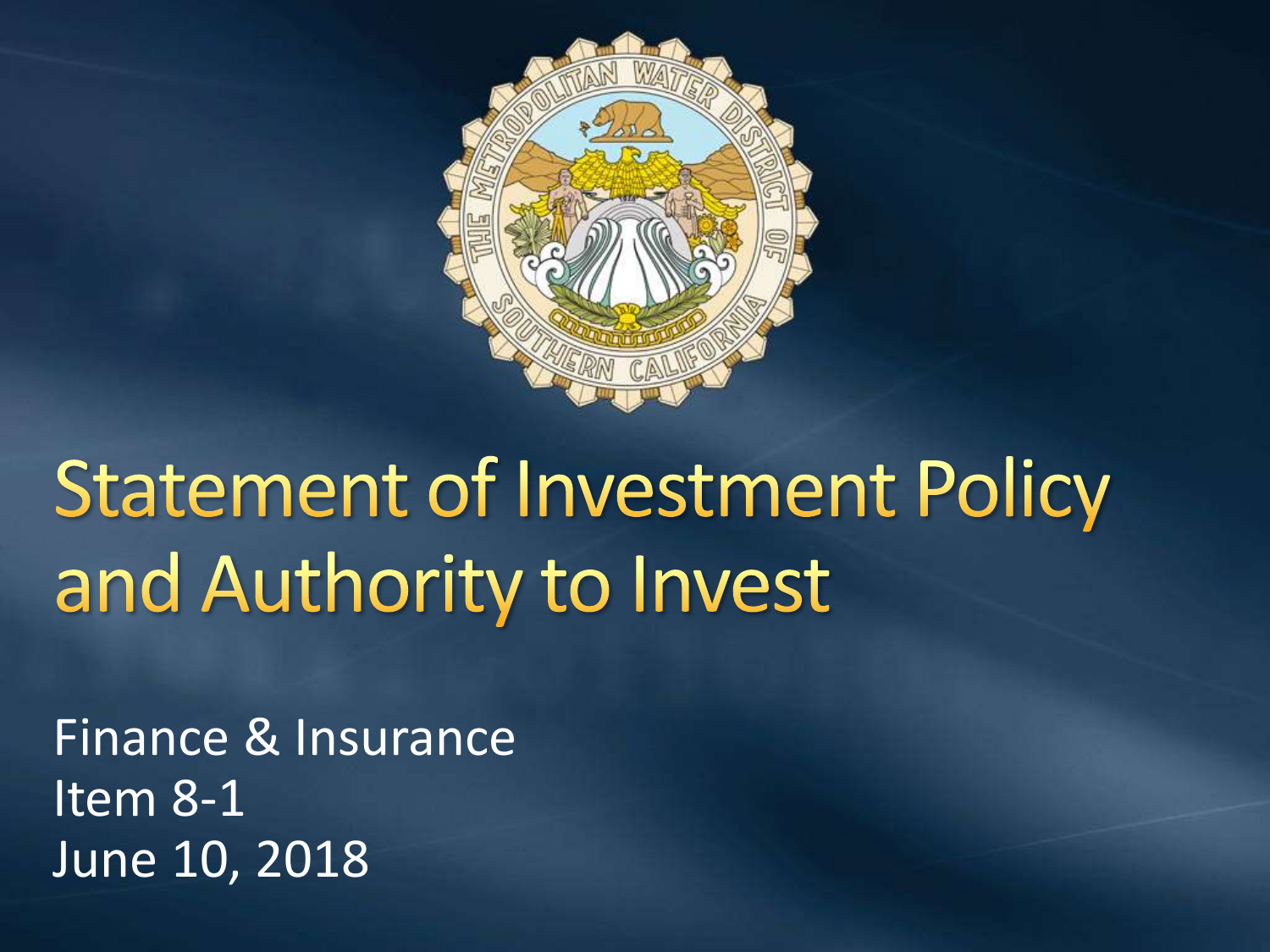## **Investment Policy and Authority to Invest**

- Section 5114 of the Metropolitan's Administrative Code requires the Treasurer to submit a Statement of Investment Policy for the following fiscal year for approval by the Board.
- Sections 53600 et seq. of the California Government Code expressly grants the authority to the Board of Directors to invest public funds and that authority may be delegated to the Treasurer for a one year period.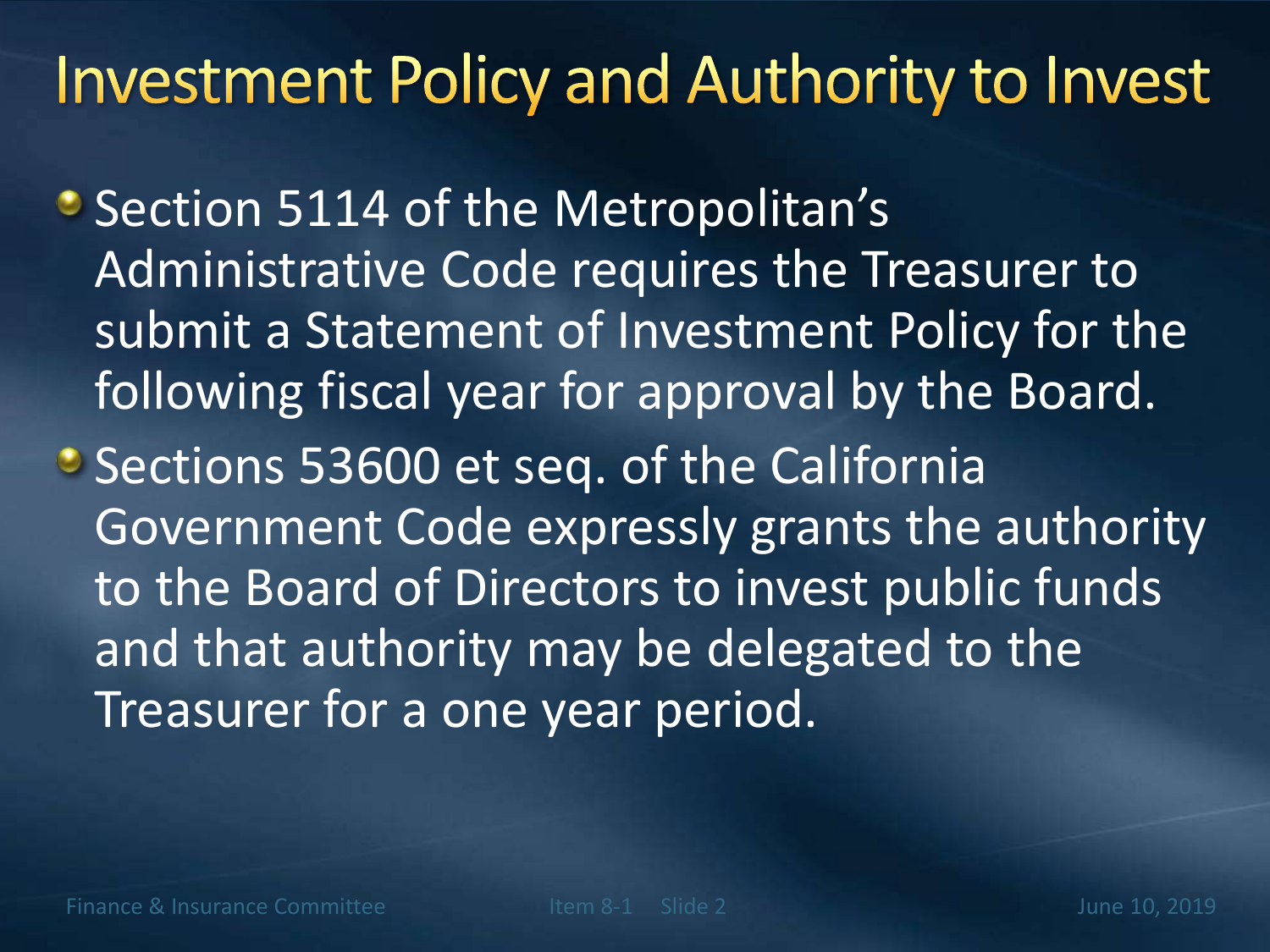## **Statement of Investment Policy**

- **Primary objectives Safety, Liquidity, and then** Return
- **Establishes the following:** 
	- Eligible securities
	- Credit ratings
	- Percentage limitations
	- Liquidity and Core portfolios managed on a total return basis measured against indices
		- Current Liquidity portfolio index ICE BAML 3-Month Treasury Bill
		- Current Core portfolio index ICE BAML Corporate and Government, 1-5 Years, A rated or better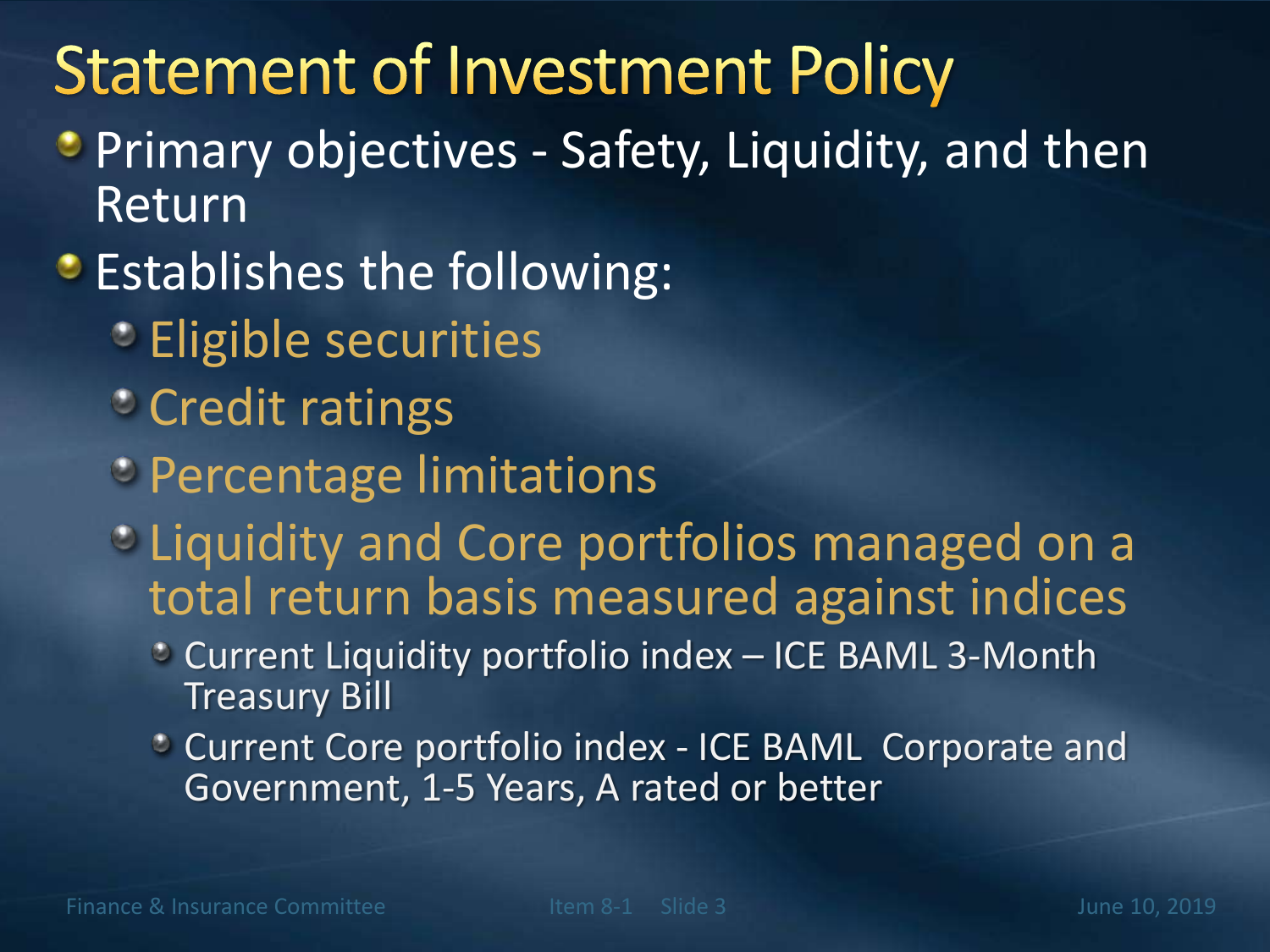## Statement of Investment Policy -**Key Changes**

- Authorizing investments and deposits in Supranationals, the CAMP, and Placement Service Deposits
	- Allowed by California Government Code but not previously included in the District's policy
- **Performance Standards** 
	- Consolidated provisions, clarify intent
- $\bullet$  Duration of the liquidity portfolio is revised to the index  $\pm$ 0.5 years
	- Wider band provides flexibility to manage cash position throughout the annual cash cycle
- **•** Treasurer may change benchmarks, with report to the Board
- **Statement regarding ethics and conflict of interest for the** Treasurer and designees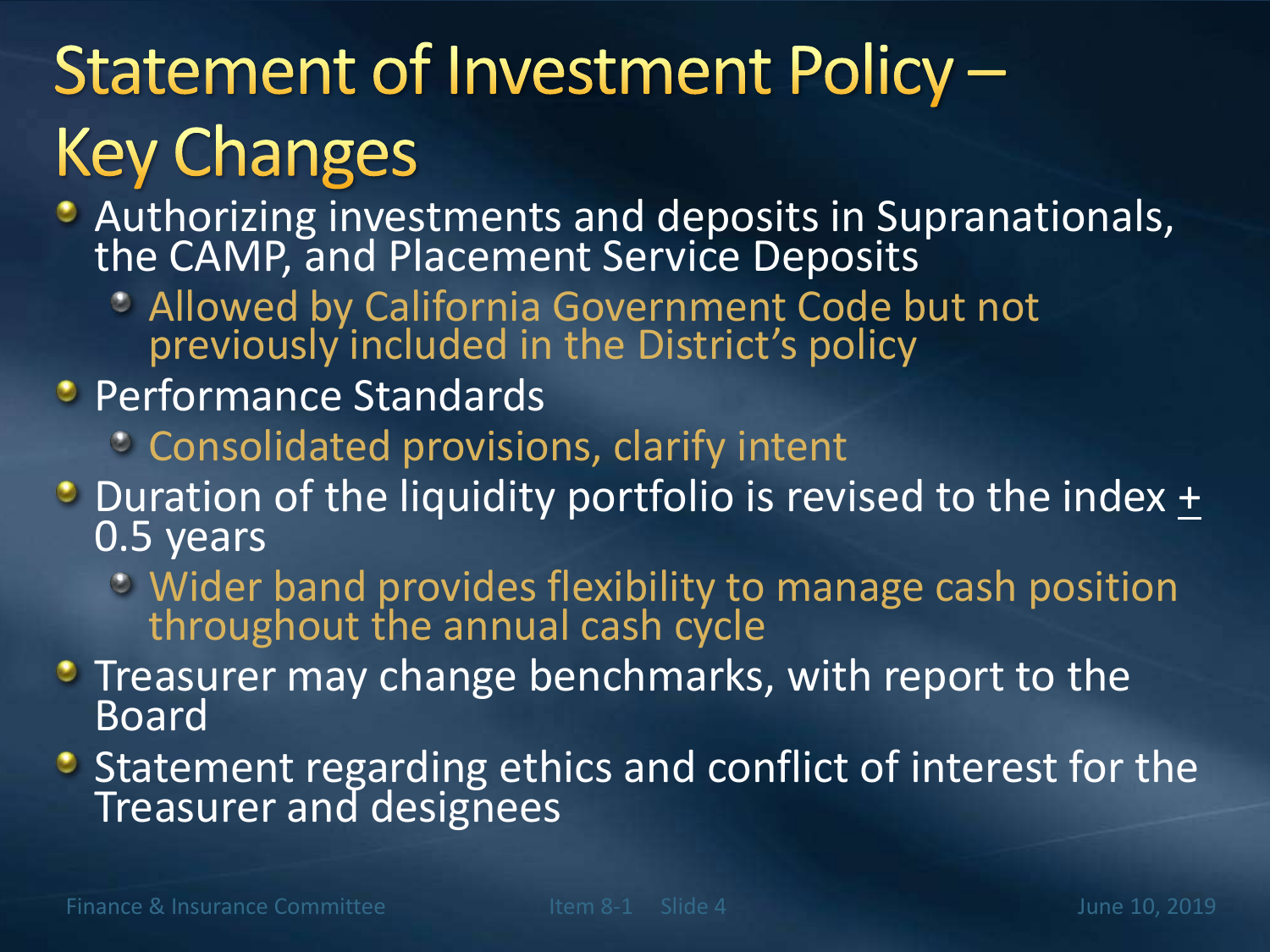## Statement of Investment Policy -**Credit Risk**

- **Any Nationally Recognized Statistical Rating** Organization (NRSRO):
	- **Table provided for Moody's, S&P and Fitch**
	- **Credit rating requirements for eligible securities** specify the minimum credit rating category required without regard to modifiers
- If a security in the portfolio is downgraded below minimum specified, Treasurer will determine a course of action on a case-by-case basis
	- Noted in monthly report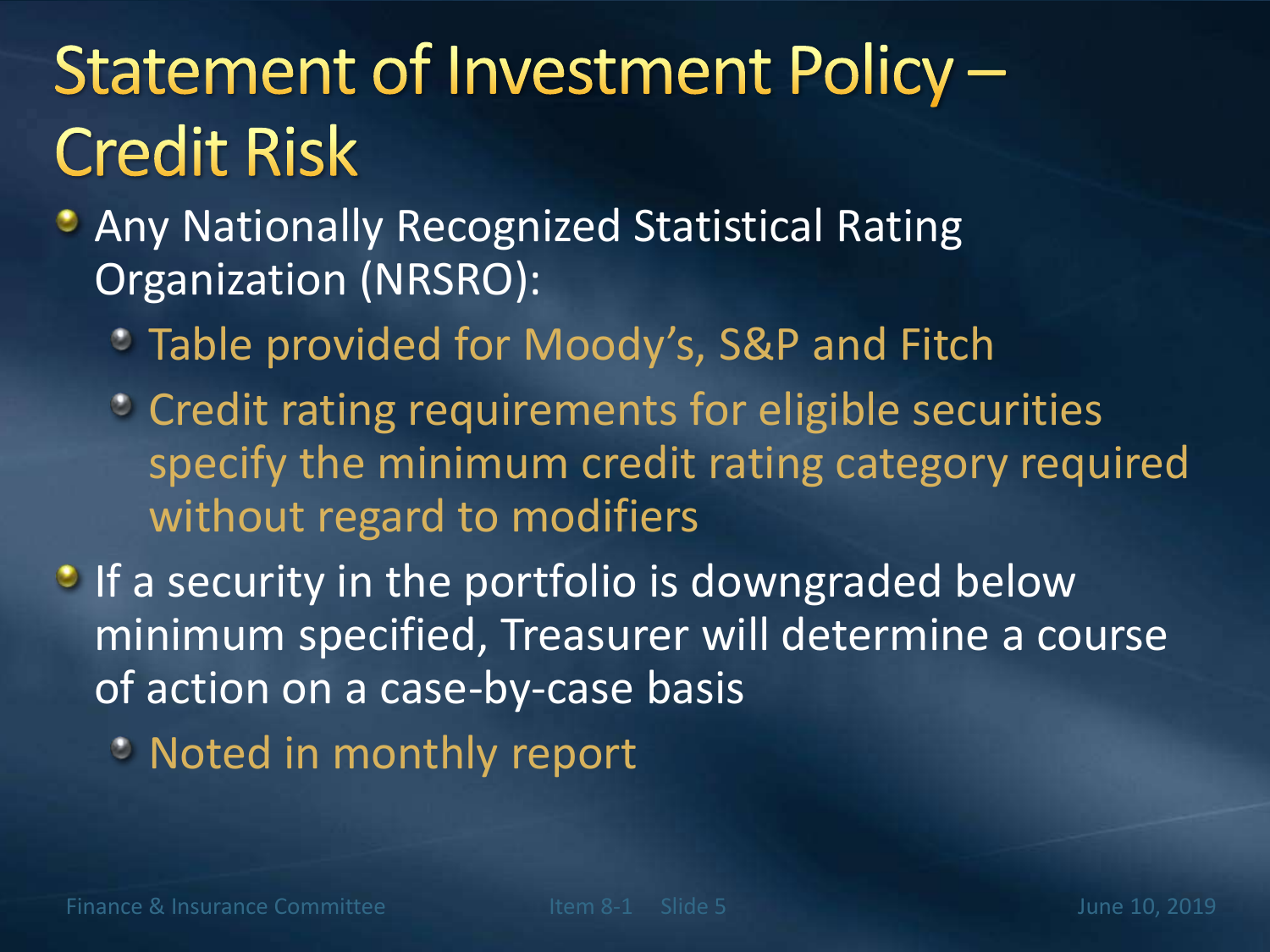### Investment Policy, Authority to Invest, and Investment in the Local Agency Investment Fund

#### Option #1:

- Approve the Statement of Investment Policy for fiscal year 2019/20;
- Delegate authority to the Treasurer to invest Metropolitan's Funds for fiscal year 2019/20; and,
- Adopt a resolution authorizing investment of monies in the California State Treasurer's Local Agency Investment Fund.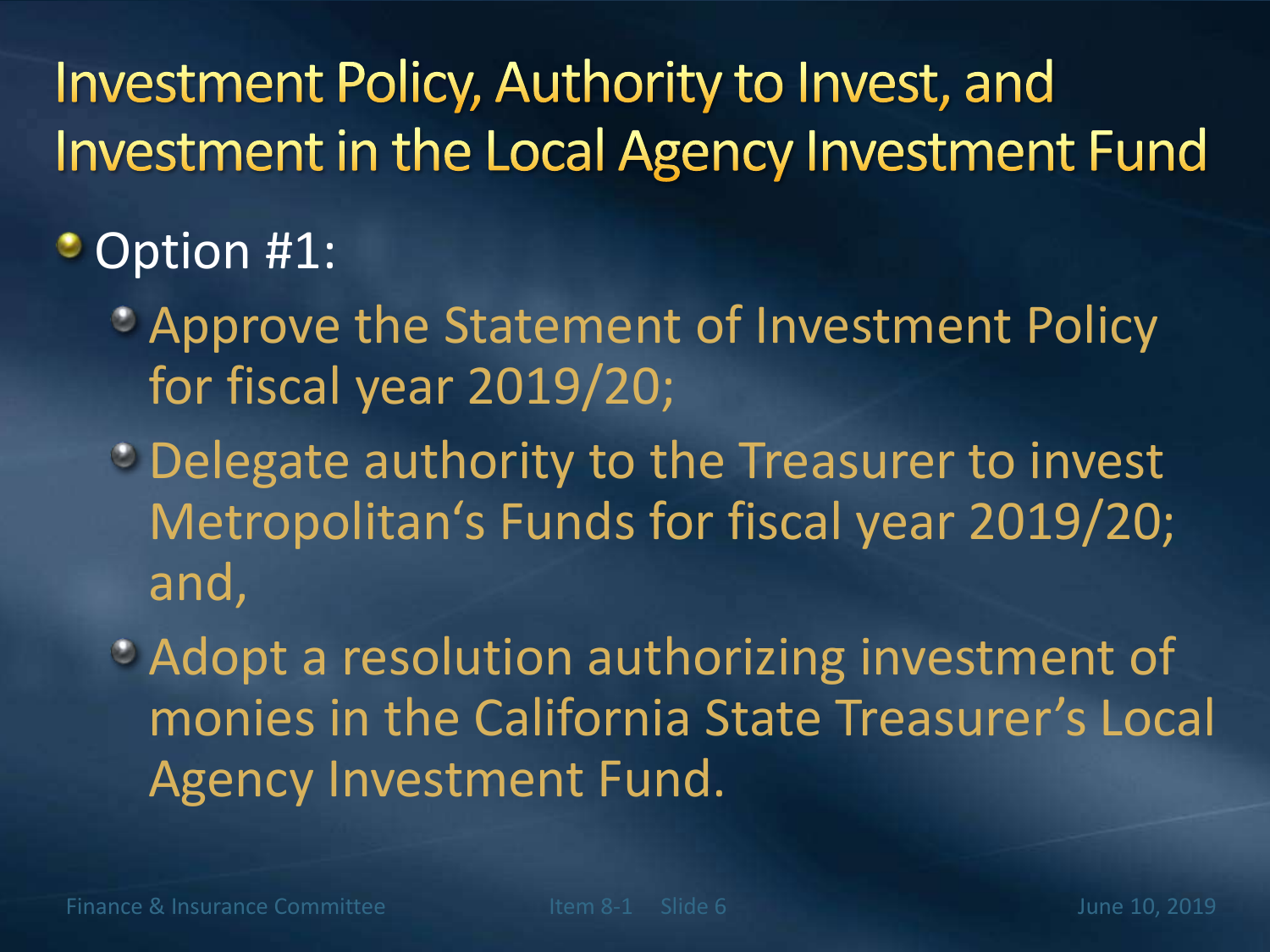## **Investment Policy, Authority to Invest**

#### Option #2:

**Do not approve the Statement of Investment** Policy for FY 2019/20, and

<sup>•</sup> Do not delegate the authority to the Treasurer to invest Metropolitan's funds.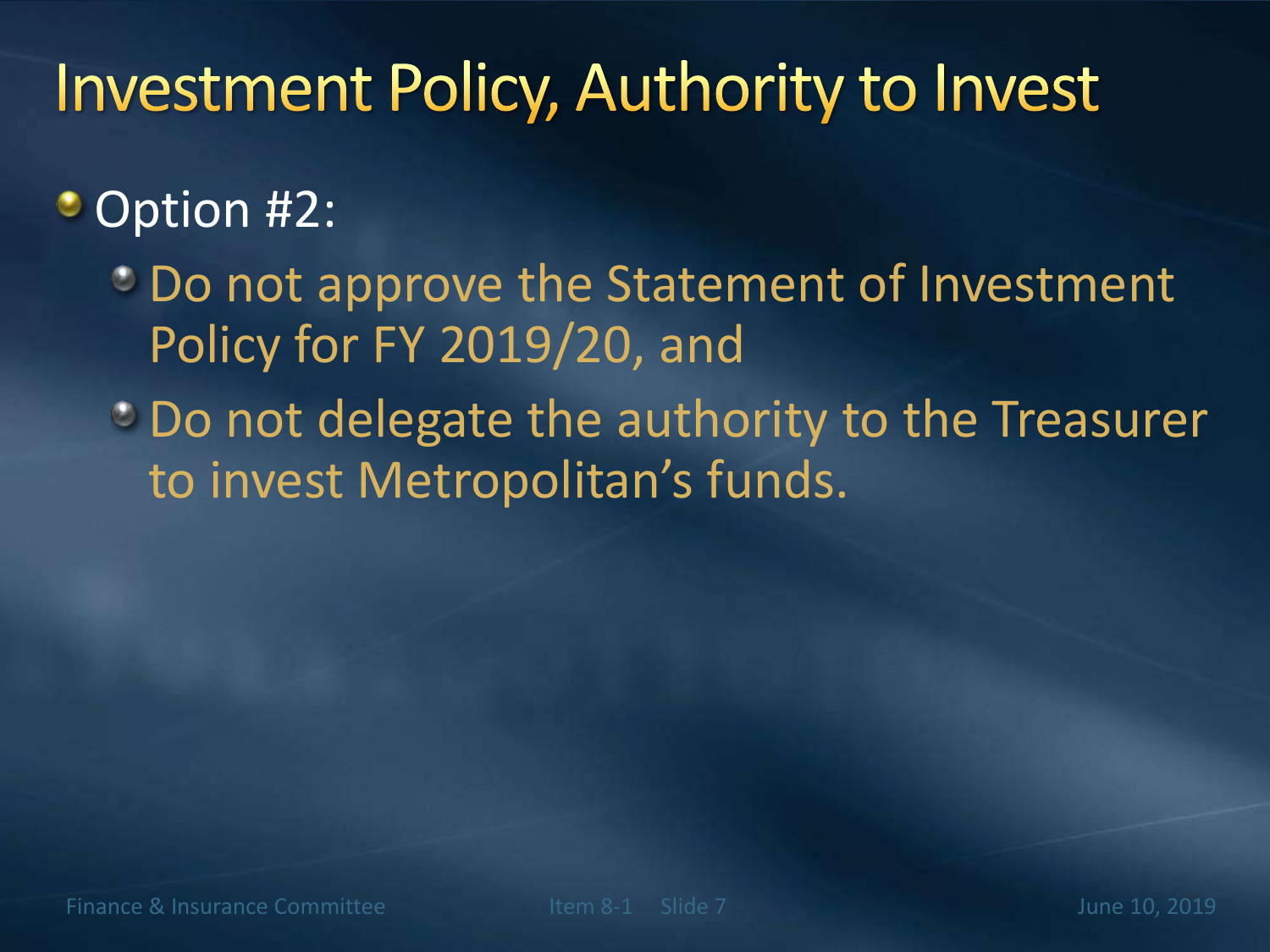## **Investment Policy and Authority to Invest**

## **• Staff Recommendation** Option #1